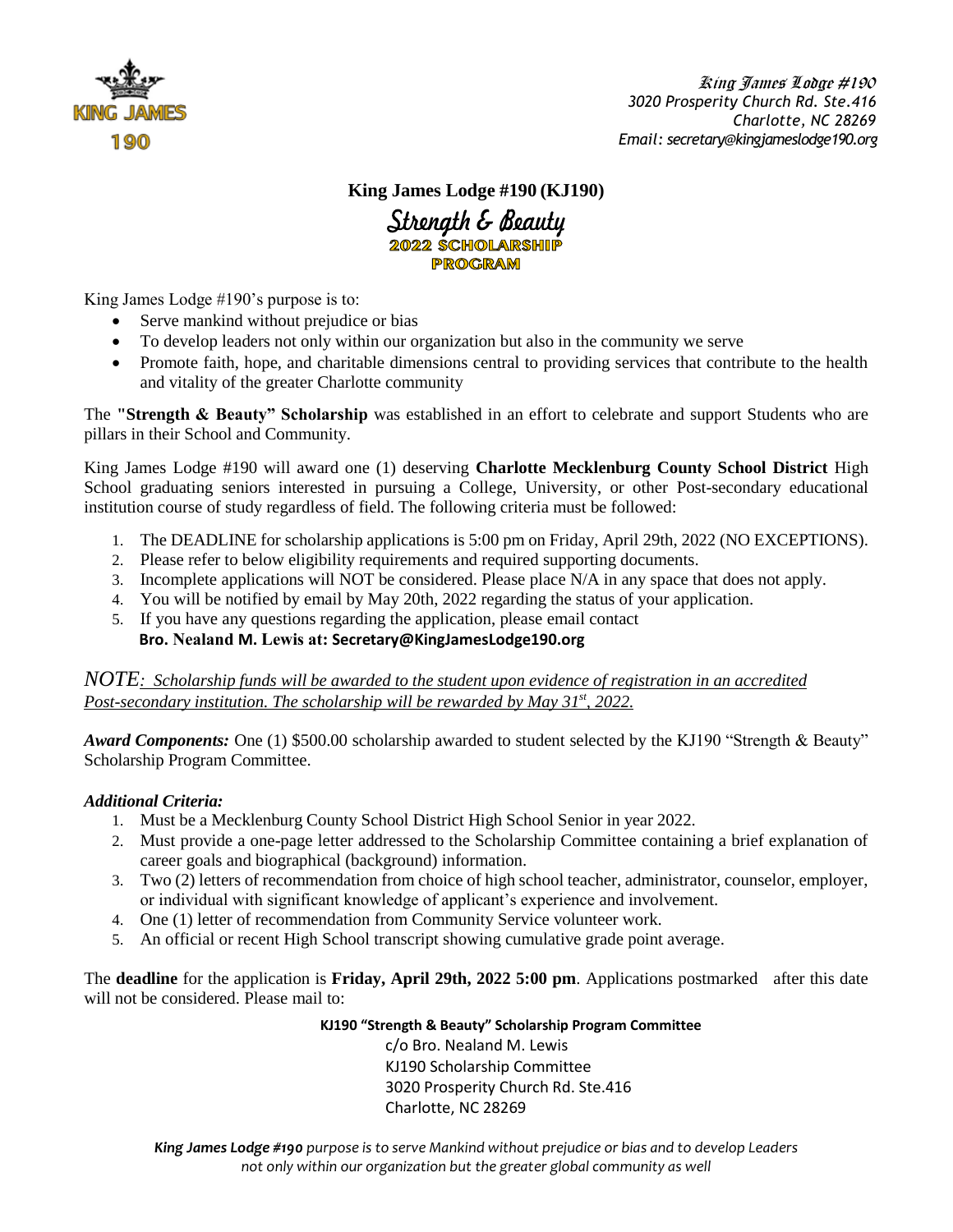

 King James Lodge #190  *3020 Prosperity Church Rd. Ste.416 Charlotte, NC 28269 Email: secretary@kingjameslodge190.org*

Strength & Beauty **2022 SCHOLARSHIP PROGRAM** 

 *KJ190 Scholarship Application Page 1 of 2*

# *Personal Information:*

| <b>Full Name:</b>         | Date of Birth: (MM/DD/YEAR)                          |
|---------------------------|------------------------------------------------------|
|                           |                                                      |
| <b>Permanent Address:</b> | Gender:                                              |
|                           |                                                      |
| City:                     | <b>Ethnicity:</b>                                    |
|                           |                                                      |
| State:                    | <b>Contact Number: (</b><br>$\overline{\phantom{a}}$ |
| <b>Zip Code:</b>          |                                                      |
|                           |                                                      |
| <b>Email:</b>             |                                                      |
|                           |                                                      |

## *Educational Information:*

| <b>Current High School:</b>              | County:                           |
|------------------------------------------|-----------------------------------|
| <b>School Address:</b>                   | <b>Cumulative GPA</b> (weighted): |
| <b>University/College Admittance(s):</b> |                                   |

*Community Involvement – In the sections below, list your membership in any organizations, extracurricular activities, community service and work experience. Attach aseparate sheet if necessary.*

| Organization(s)/<br>$Membership(s)$ | <b>Roles and Responsibilities</b> | <b>Years of</b><br>Participation |
|-------------------------------------|-----------------------------------|----------------------------------|
|                                     |                                   |                                  |
|                                     |                                   |                                  |
|                                     |                                   |                                  |

*Awards & Honors (Attach separate sheet if necessary)*

*King James Lodge #190 purpose is to serve Mankind without prejudice or bias and to develop Leaders not only within our organization but the greater global community as well*